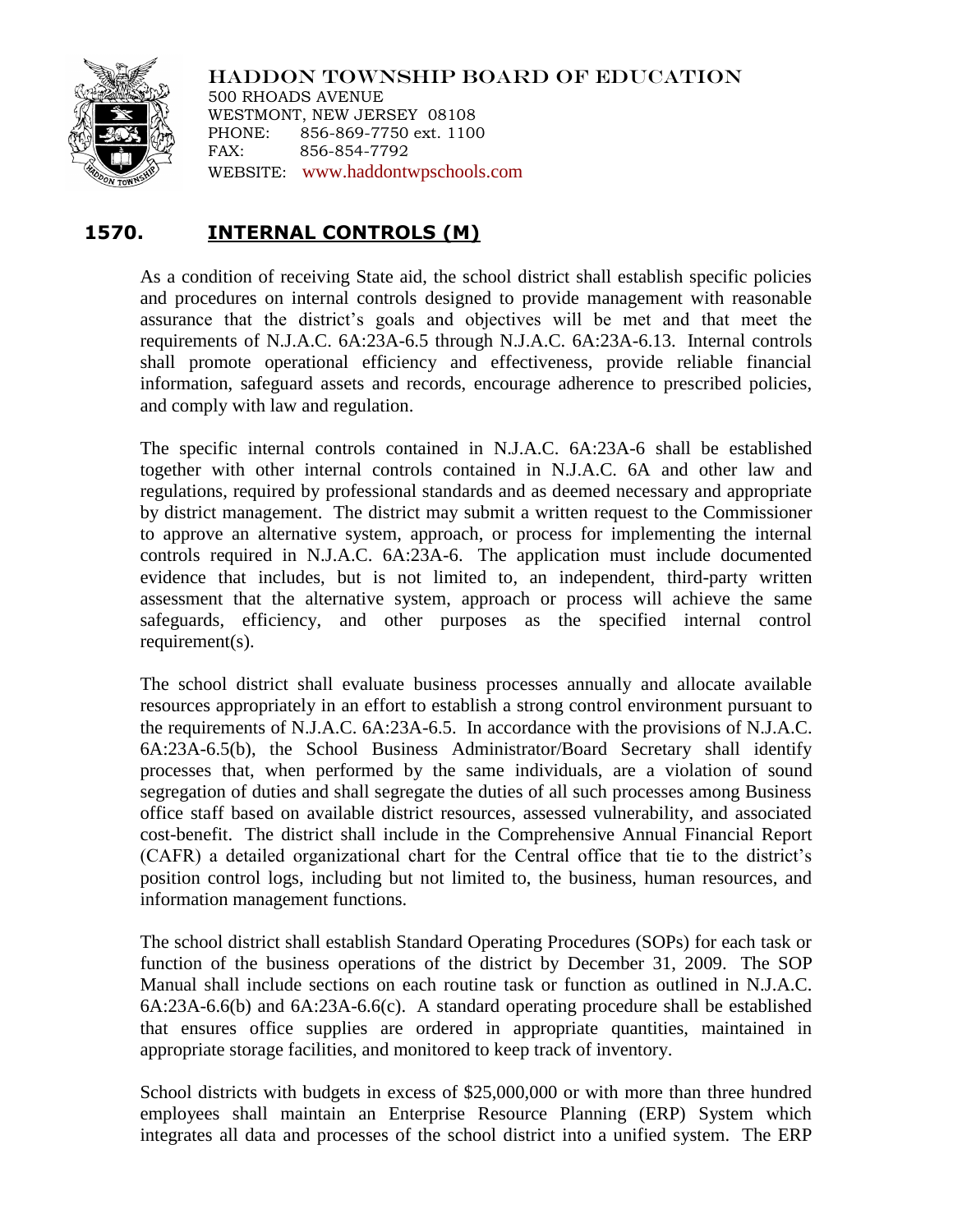system shall use multiple components of computer software and hardware and a unified database to store data for the various system modules to achieve the integration. Districts required to maintain an ERP System that do not have an ERP System in place on July 1, 2008 shall fully implement an ERP System by the 2010-2011 school year and maintain both the existing system(s) and run a beta test ERP System during the 2009-2010 school year. Whenever considering financial systems or the automation of other services or functions, the Superintendent of Schools or School Business Administrator/Board Secretary shall notify the Executive County Superintendent in writing to see if opportunities for a shared service system exist. Access controls shall be established for key elements of financial systems to ensure that a single person does not have the ability to make system edits that would violate segregation of duties controls.

The school district shall maintain an accurate, complete, and up-to-date automated position control roster to track the actual number and category of employees and the detailed information for each. Districts are required to maintain a position control roster by December 31, 2009. The position control roster shall share a common database and be integrated with the district's payroll system, agree to the account codes in the budget software, and ensure that the data within the position control roster system includes, at a minimum, the required information as required in N.J.A.C. 6A:23A-6.8(a)3.

N.J.A.C. 6A:23A-6.4; 6A:23A-6.5; 6A:23A-6.6; 6A:23A-6.7; 6A:23A-6.8

Adopted: November 20, 2008

Revised: November 15, 2012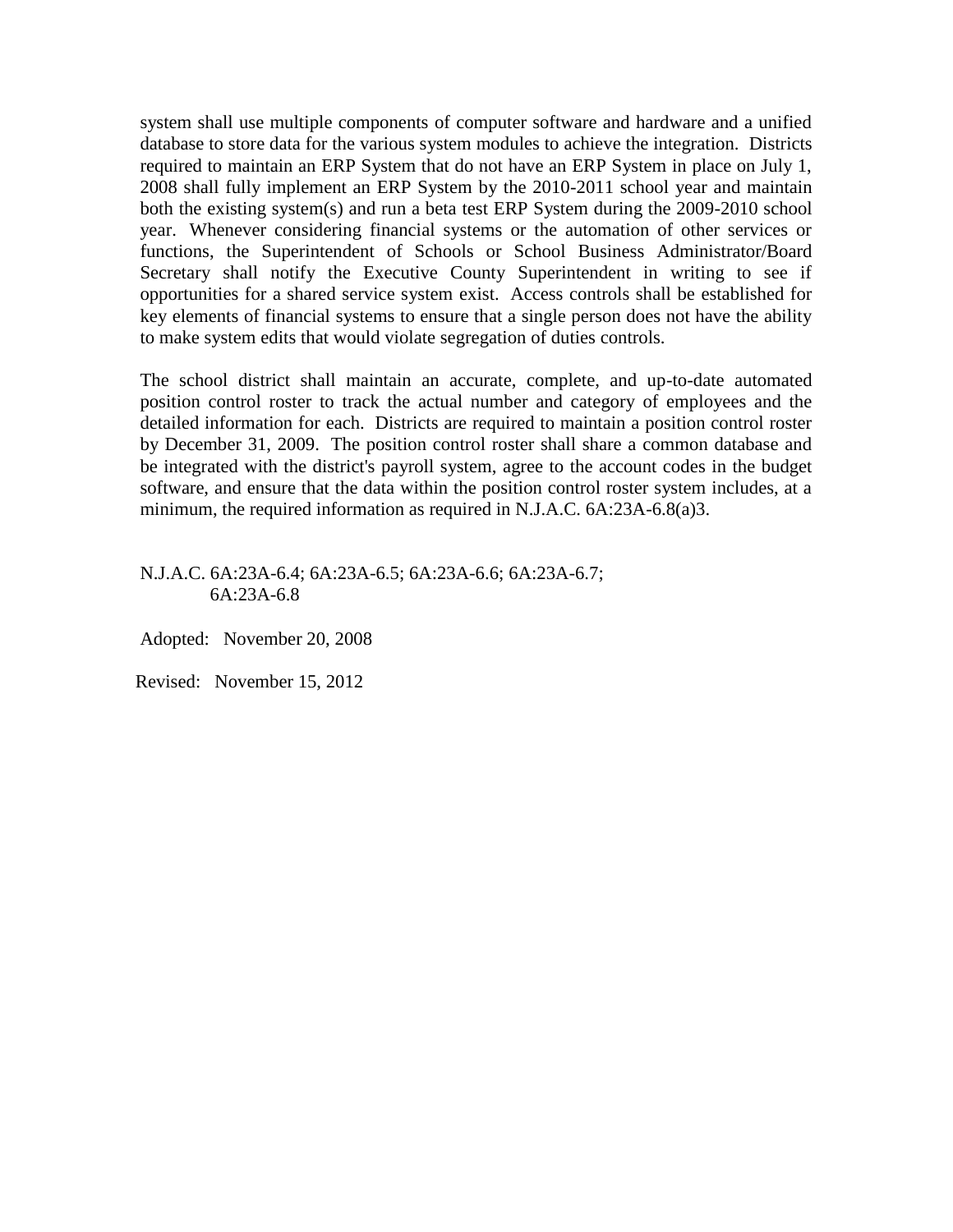## HADDON TOWNSHIP BOARD OF EDUCATION Regulations for Policy #1570

# **R 1570. INTERNAL CONTROLS**

### **A. Segregation of Business Duties and Organizational Structure**

- 1. The school district shall evaluate business processes annually and allocate available resources appropriately in an effort to establish a strong control environment.
- 2. The School Business Administrator/Board Secretary shall identify processes that when performed by the same individuals are a violation of sound segregation of duties. The School Business Administrator/Board Secretary shall segregate the duties of all such processes among Business office staff based on available district resources, assessed vulnerability and the associated cost-benefit, except as required by a. and b. below.
	- a. The functions of human resources and payroll shall be segregated and completed by different employees in all districts.
	- b. The functions of purchasing and accounts payable shall be segregated and completed by different employees in all districts.
- 3. The district shall include in the Comprehensive Annual Financial Report (CAFR) a detailed organizational chart for the Central Office that tie to the district's position control logs, including but not limited to, the business, human resources, and information management functions.

#### **B. Standard Operating Procedures (SOPs) for Business Functions**

- 1. The school district shall establish SOPs for each task or function of the business operations of the district by July 1, 2009.
- 2. The SOP Manual shall include sections on each routine task or function of the following areas:
	- a. Accounting including general ledger, accounts payable, accounts receivable, payroll and fixed assets, and year-end procedures for each;
	- b. Cash management;
	- c. Budget development and administration including tasks such as authorization of transfers and overtime;
	- d. Position control;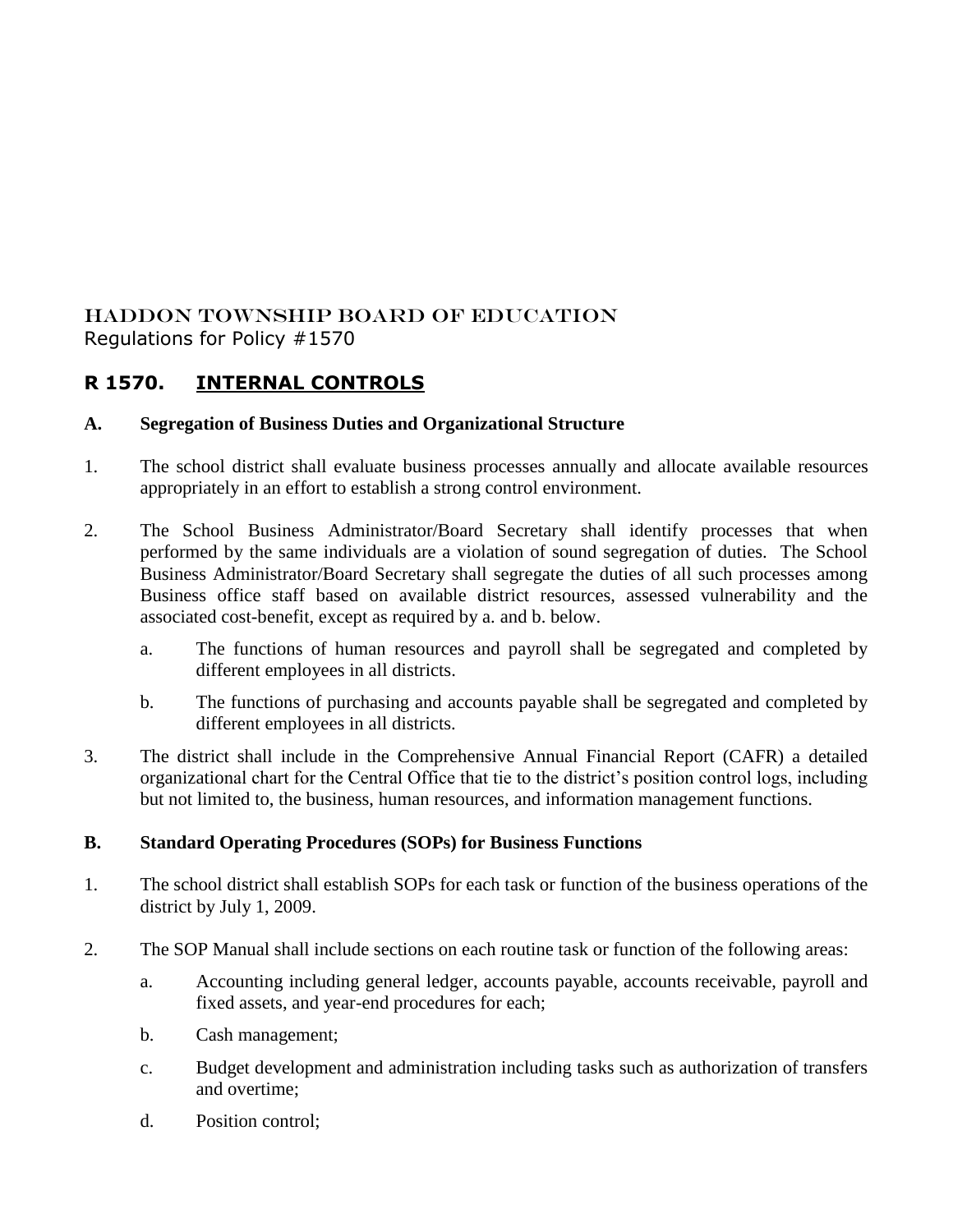- e. Purchasing including such tasks as preparation of requisitions, approval of purchase orders and encumbering of funds, bid and quote requirements, and verification of receipt of goods and services;
- f. Facilities including administration of work and health and safety;
- g. Security;
- h. Emergency preparedness;
- i. Risk management;
- j. Transportation;
- k. Food service;
- l. Technology systems; and
- m. Information management.
- 3. A standard operating procedure shall be established that ensures office supplies are ordered in appropriate quantities, maintained in appropriate storage facilities, and monitored to keep track of inventory.

#### **C. Financial and Human Resource Management Systems, Access Controls**

- 1. School districts with budgets in excess of \$25,000,000 or with more than 300 employees shall maintain an Enterprise Resource Planning (ERP) System which integrates all data and processes of the school district into a unified system. The ERP system shall use multiple components of computer software and hardware and a unified database to store data for the various system modules to achieve the integration.
	- a. Districts affected by C.1. above that do not have an ERP system in place on July 1, 2008 shall fully implement one by the 2010-2011 school year and maintain both the existing system(s) and run a beta test ERP system during the 2009-2010 school year.
- 2. Whenever considering financial systems or the automation of other services or functions, the Superintendent of Schools or School Business Administrator/Board Secretary shall notify the Executive County Superintendent in writing to see if opportunities for a shared service system exist.
- 3. Access controls shall be established for key elements of financial systems to ensure that a single person does not have the ability to make system edits that would violate segregation of duties controls.
	- a. The process for creating, modifying, and deleting user accounts shall include the use of user access request forms.
	- b. All requests for financial applications shall be approved and specified by the School Business Administrator/Board Secretary.
	- c. All requests for network access shall be granted by the head of the technology department, if one exists.
	- d. A review of user access shall be conducted yearly at a minimum by the relevant department managers and an audit trail should be maintained to verify the performance of this review.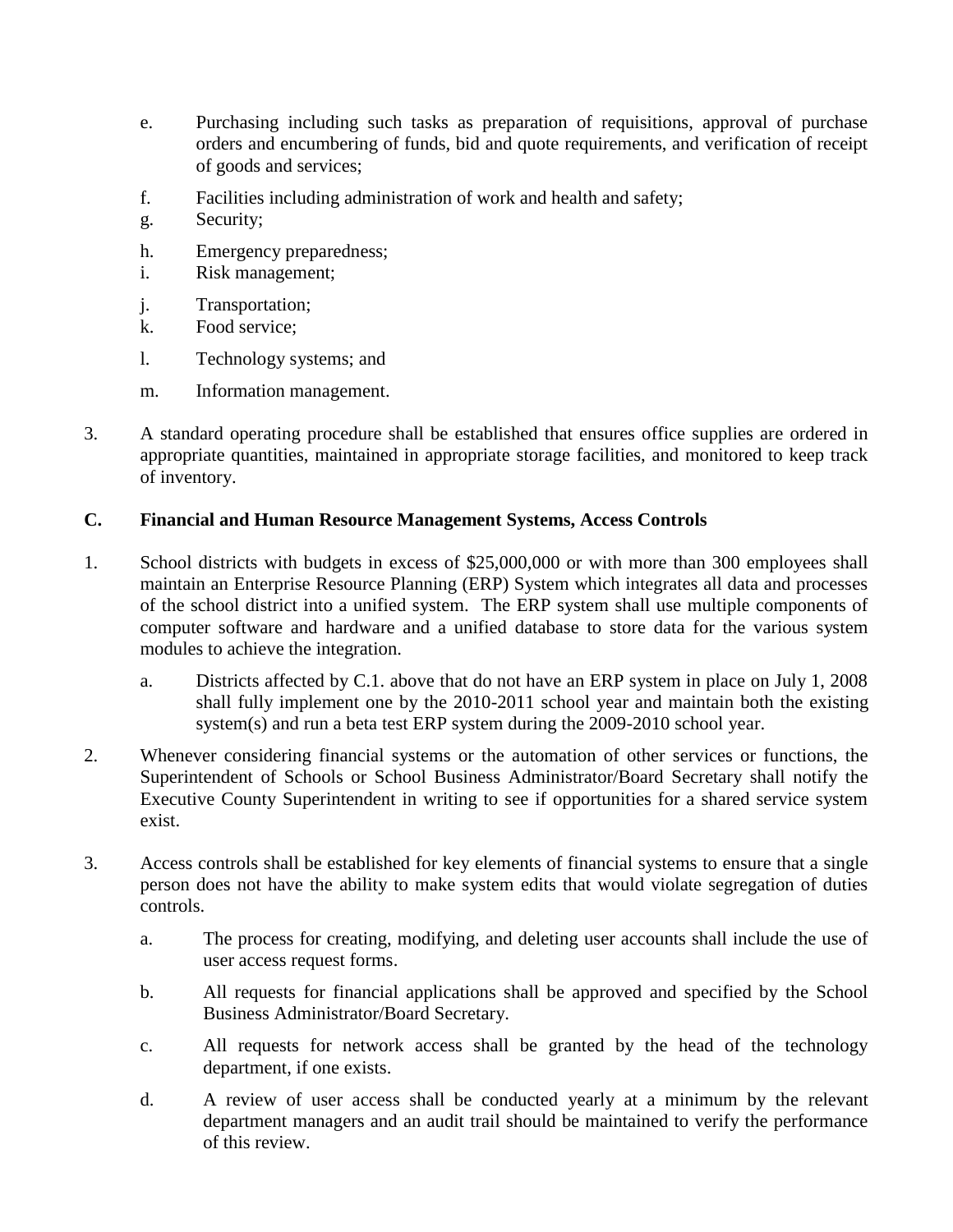- e. Access to the network and key applications within a district shall be restricted to authorized users through the use of unique user names and passwords.
- f. Proper protocols shall be implemented that appropriately address password expiration and complexity.

#### **D. Personnel Tracking and Accounting**

- 1. The school district shall maintain an accurate, complete, and up-to-date automated position control roster to track the actual number and category of employees and the detailed information for each. Districts are required to maintain a position control roster by July 1, 2009. The position control roster shall:
	- a. Share a common database and be integrated with the district's payroll system;
	- b. Agree to the account codes in the budget software;
	- c. Ensure that the data within the position control roster system includes, at a minimum, the following information:
		- (1) The employee's name;
		- (2) The date of hire;
		- (3) A permanent position tracking number for each employee including:
			- (a) The expenditure account codes for the general fund consistent with the State prescribed budget, special revenue fund and enterprise funds;
			- (b) The building(s) the position is assigned;
			- (c) The certification title and endorsement held, as applicable;
			- (d) The assignment position title as follows:
				- i. Superintendent or Chief School Administrator;
				- ii. Assistant Superintendent;
				- iii. School Business Administrator;
				- iv. Board Secretary (when other than i., ii., or iii. above);
				- v. Principal;
				- vi. Vice Principal;
				- vii. Director;
				- viii. Supervisor;
				- ix. Facilitator;
				- x. Instructional Coach by Subject Area;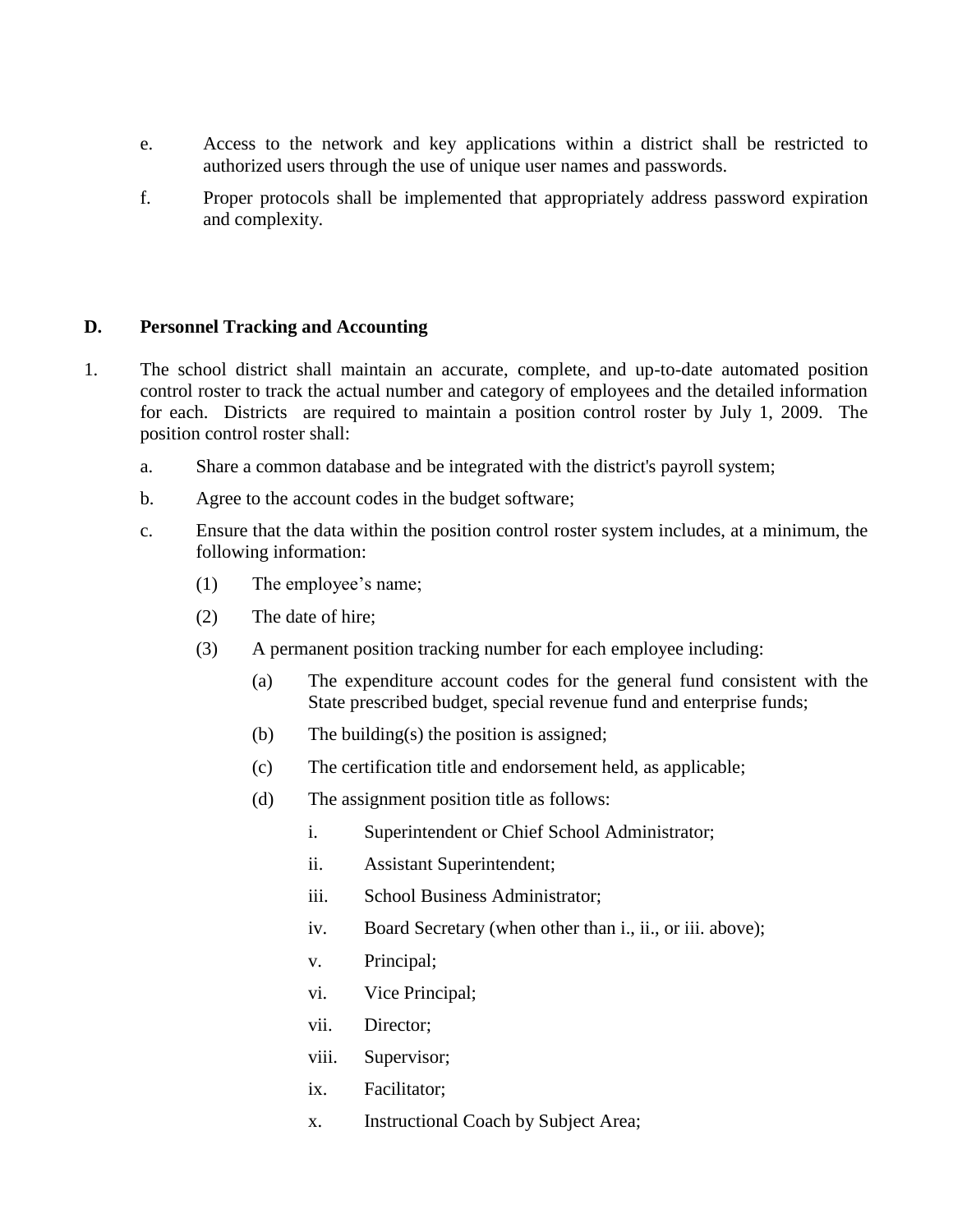- xi. Department Chairperson by Subject Area;
- xii. Certificated Administrator Other;
- xiii. Guidance;
- xiv. Media Specialist/Librarian;
- xv. School Nurse;
- xvi. Social Worker;
- xvii. Psychologist;
- xviii. Therapist OT;
- xix. Therapist PT;
- xx. Therapist Speech;
- xxi. Certificated Support Staff Other;
- xxii. Teacher by Subject Area;
- xxiii. Instructional Assistants;
- xxiv. Certificated Instructional-Other;
- xxv. Aides supported by IEP;
- xxvi. Other Aides;
- xxvii. Maintenance Worker;
- xxviii. Custodian;
- xxix. Bus Driver;
- xxx. Vehicle Mechanic;
- xxxi. Food Service; and
- xxxii. Other Non-certificated.
- (4) A control number for substitute teachers;
- (5) A control number for overtime;
- (6) A control number for extra pay;
- (7) The status of the position (filled, vacant, abolished, etc.);
- (8) An indication, when available, of whether the employee is retiring in the budget year or not being renewed including associated costs such as contractual buyouts, severance pay, paid vacation or sick days, etc;
- (9) Each of the following: base salary, step, longevity, guide, stipends by type, overtime and other extra compensation;
- (10) The benefits paid by the district, net of employee reimbursements or co-pays, by type of benefit and for FICA and Medicare;